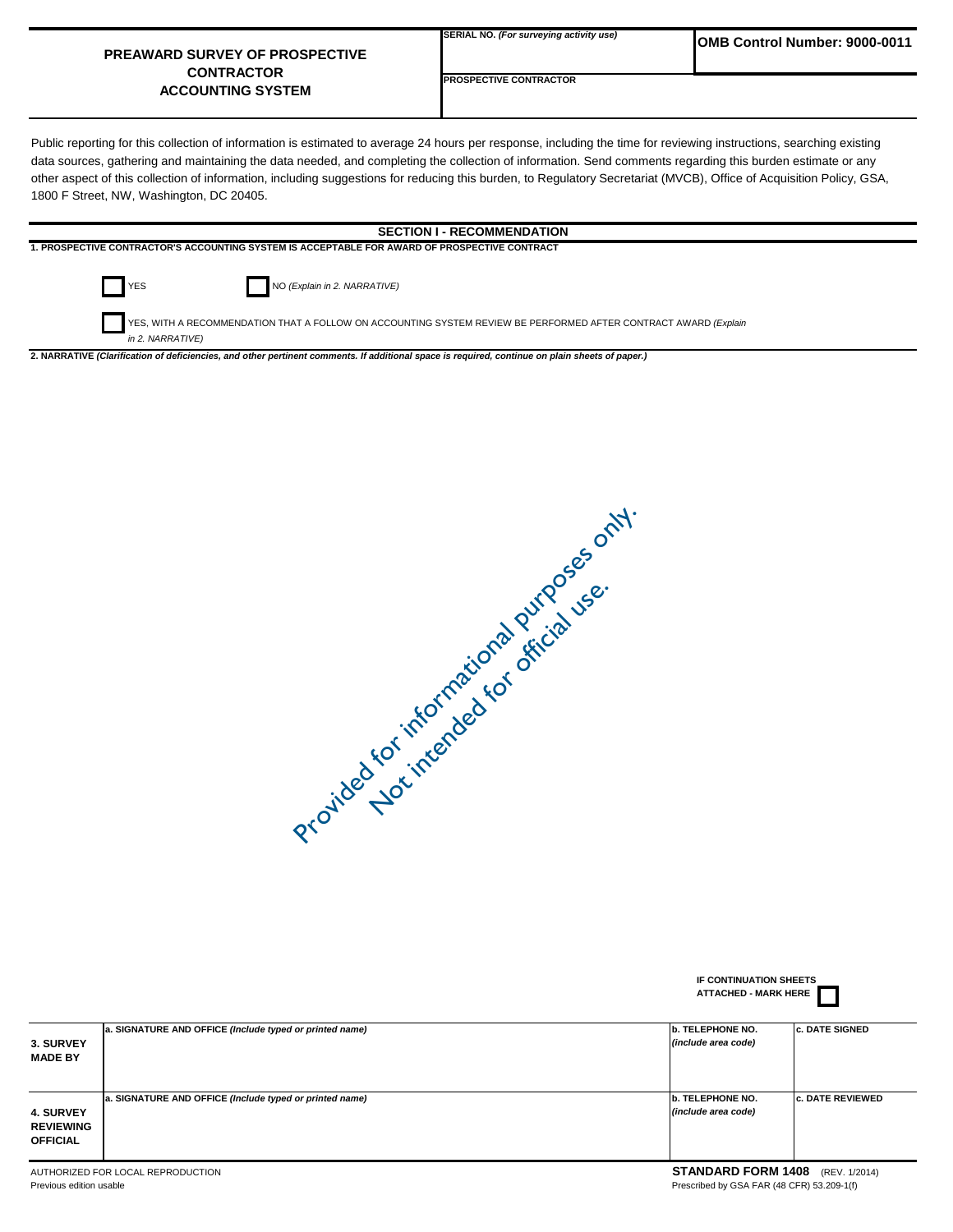|                                                                                      | <b>SECTION II - EVALUATION CHECKLIST</b>                                                                                                                                                                                                                                                                                                                                                                                                                                                                                                                                                                        |                           |                |                               |
|--------------------------------------------------------------------------------------|-----------------------------------------------------------------------------------------------------------------------------------------------------------------------------------------------------------------------------------------------------------------------------------------------------------------------------------------------------------------------------------------------------------------------------------------------------------------------------------------------------------------------------------------------------------------------------------------------------------------|---------------------------|----------------|-------------------------------|
| MARK "X" IN THE APPROPRIATE COLUMN (Explain any deficiencies in SECTION I NARRATIVE) |                                                                                                                                                                                                                                                                                                                                                                                                                                                                                                                                                                                                                 | <b>YES</b>                | NO.            | <b>NOT</b><br>APPLI-<br>CABLE |
| 1.                                                                                   | EXCEPT AS STATED IN SECTION I NARRATIVE, IS THE ACCOUNTING SYSTEM IN ACCORD WITH GENERALLY ACCEPTED<br>ACCOUNTING PRINCIPLES APPLICABLE IN THE CIRCUMSTANCES?<br>The PROCAS project accounting software (PROCAS Accounting) is designed to be operated in accordance with Generally<br>Accepted Accounting Principles (GAAP), including maintaining the books of record on the accrual basis of accounting.                                                                                                                                                                                                     | $\pmb{\times}$            |                |                               |
| 2.                                                                                   | ACCOUNTING SYSTEM PROVIDES FOR:                                                                                                                                                                                                                                                                                                                                                                                                                                                                                                                                                                                 |                           |                |                               |
|                                                                                      | a. Proper segregation of direct costs from indirect costs.                                                                                                                                                                                                                                                                                                                                                                                                                                                                                                                                                      |                           |                |                               |
|                                                                                      | In PROCAS Accounting, expense accounts in the chart of accounts are identified as either direct or indirect, which provides<br>for the proper segregation of direct costs from indirect costs. Additionally, PROCAS assigns specific account types to<br>further segregate these costs.                                                                                                                                                                                                                                                                                                                         | $\boldsymbol{\mathsf{x}}$ |                |                               |
|                                                                                      | Identification and accumulation of direct costs by contract.<br>b.                                                                                                                                                                                                                                                                                                                                                                                                                                                                                                                                              |                           |                |                               |
|                                                                                      | In PROCAS Accounting, the identification and accumulation of direct costs requires the assignment of direct costs to a<br>corresponding project code. The project code corresponds to a contract.                                                                                                                                                                                                                                                                                                                                                                                                               | $\boldsymbol{\mathsf{x}}$ |                |                               |
|                                                                                      | A logical and consistent method for the allocation of indirect costs to intermediate and final cost objectives. (A<br>c.<br>contract is a final cost objective.)                                                                                                                                                                                                                                                                                                                                                                                                                                                |                           |                |                               |
|                                                                                      | PROCAS Accounting provides logical and consistent methods for the allocation of indirect costs to intermediate and final<br>cost objectives. Indirect rates can be calculated automatically for Fringe Benefits, Facilities, Material Handling, Subcontract<br>Administration, Overhead and G&A. Bid and proposal and internal research and development costs are also treated<br>appropriately. The indirect rates can be further segregated by division, location and work-site. Indirect rates are<br>automatically applied to contracts in direct correlation/proportion to the respective allocation base. | $\boldsymbol{\mathsf{x}}$ |                |                               |
|                                                                                      | Accumulation of costs under general ledger control.<br>d.                                                                                                                                                                                                                                                                                                                                                                                                                                                                                                                                                       |                           |                |                               |
|                                                                                      | PROCAS Accounting accumulates costs directly to the general ledger, which is the basis for financial and job cost reports.                                                                                                                                                                                                                                                                                                                                                                                                                                                                                      | $\boldsymbol{\mathsf{x}}$ |                |                               |
|                                                                                      | A timekeeping system that identifies employees' labor by intermediate or final cost objectives.<br>е.                                                                                                                                                                                                                                                                                                                                                                                                                                                                                                           |                           |                |                               |
|                                                                                      | PROCAS provides online timesheet software (PROCAS Time) in which employees record their time to intermediate or final<br>cost objectives. Employees are assigned appropriate intermediate and/or final cost objectives for recording their time and<br>can only record their time to their authorized work assignments.                                                                                                                                                                                                                                                                                         | $\boldsymbol{\mathsf{x}}$ |                |                               |
|                                                                                      | A labor distribution system that charges direct and indirect labor to the appropriate cost objectives.<br>f.                                                                                                                                                                                                                                                                                                                                                                                                                                                                                                    |                           |                |                               |
|                                                                                      | In PROCAS Accounting, the distribution of direct and indirect labor costs are recorded automatically from the employee<br>timesheets created in PROCAS Time to the appropriate cost objectives. PROCAS Accounting supports the calculation of<br>effective hourly rates associated with total time accounting.                                                                                                                                                                                                                                                                                                  | $\boldsymbol{\mathsf{x}}$ |                |                               |
|                                                                                      | Interim (at least monthly) determination of costs charged to a contract through routine posting of books of account.<br>g.                                                                                                                                                                                                                                                                                                                                                                                                                                                                                      |                           |                |                               |
|                                                                                      | In PROCAS Accounting, direct costs are posted in the general ledger and job cost ledger in real time and do not require the<br>use of batch processing or summary entries. Indirect rates can be automatically calculated and applied at any time.                                                                                                                                                                                                                                                                                                                                                              | X                         |                |                               |
|                                                                                      | Exclusion from costs charged to government contracts of amounts which are not allowable in terms of FAR 31,<br>h.<br>Contract Cost Principles and Procedures, or other contract provisions.                                                                                                                                                                                                                                                                                                                                                                                                                     |                           |                |                               |
|                                                                                      | In PROCAS Accounting, expense accounts are identified as being either allowable or unallowable. Unallowable expenses<br>are excluded from indirect cost pools when automatically calculating and applying indirect rates.                                                                                                                                                                                                                                                                                                                                                                                       | X                         |                |                               |
|                                                                                      | Identification of costs by contract line item and by units (as if each unit or line item were a separate contract) if<br>i.<br>required by the proposed contract.                                                                                                                                                                                                                                                                                                                                                                                                                                               |                           |                |                               |
|                                                                                      | PROCAS Accounting has the capability to incorporate logical project assignments that will track costs by unit and/or line<br>item.                                                                                                                                                                                                                                                                                                                                                                                                                                                                              |                           | $\pmb{\times}$ |                               |
|                                                                                      | Segregation of preproduction costs from production costs.<br>J.                                                                                                                                                                                                                                                                                                                                                                                                                                                                                                                                                 |                           |                |                               |
|                                                                                      | In PROCAS Accounting, pre-production costs are segregated from production costs through the use of project<br>assignments and/or separate expense accounts.                                                                                                                                                                                                                                                                                                                                                                                                                                                     | X                         |                |                               |

**GSA FORM 1408** (REV. 1/2014)**BACK**